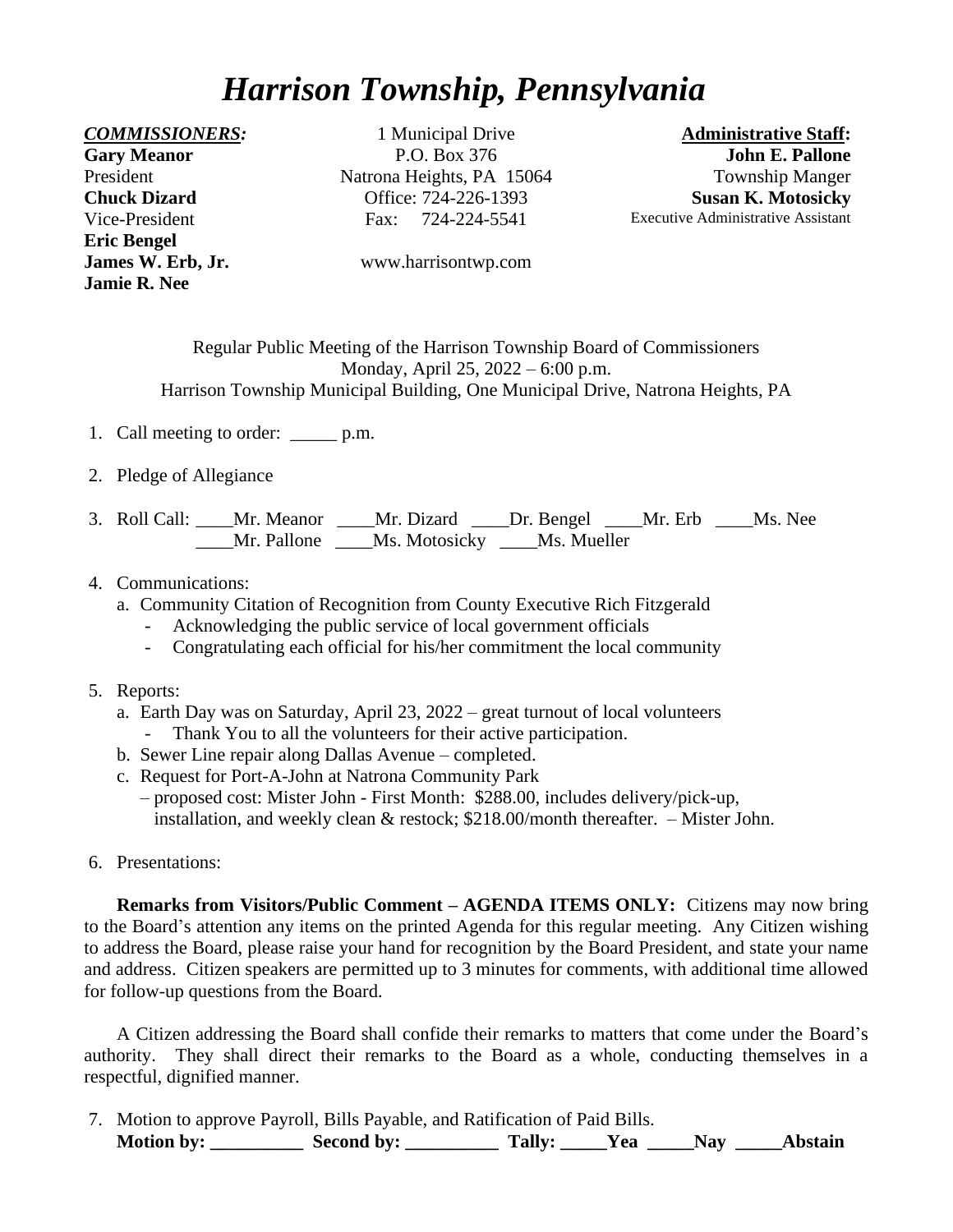8. Motion to approve the Meeting Minutes for the March 28, 2022, Regular Public Meeting of the Harrison Township Board of Commissioners **Motion by: \_\_\_\_\_\_\_\_\_\_ Second by: \_\_\_\_\_\_\_\_\_\_ Tally: \_\_\_\_\_Yea \_\_\_\_\_Nay \_\_\_\_\_Abstain**

9. Motion to approve the Resolution approving the Collective Bargaining Agreement (C.B.A.)between the Township of Harrison and the American Federation of State, County and Municipal Employees – AFL-CIO (AFSCME) for the period January 1, 2022 to December 31, 2023 and to authorize the appropriate Board Officers to execute the C.B.A. **Motion by: \_\_\_\_\_\_\_\_\_\_ Second by: \_\_\_\_\_\_\_\_\_\_ Tally: \_\_\_\_\_Yea \_\_\_\_\_Nay \_\_\_\_\_Abstain**

- 10. Motion to approve the Resolution to declare the sever damaged and caved sewer line along Dallas Avenue as an Emergency and in need of immediate repair at a cost not to exceed \$93,000.00 **Motion by: \_\_\_\_\_\_\_\_\_\_ Second by: \_\_\_\_\_\_\_\_\_\_ Tally: \_\_\_\_\_Yea \_\_\_\_\_Nay \_\_\_\_\_Abstain**
- 11. Motion to retain the services of State Pipe Services to repair and replace the damaged sewer line along Dallas Avenue for the cost of \$93,000.00 **Motion by: \_\_\_\_\_\_\_\_\_\_ Second by: \_\_\_\_\_\_\_\_\_\_ Tally: \_\_\_\_\_Yea \_\_\_\_\_Nay \_\_\_\_\_Abstain**
- 12. Motion to approve the Cash Escrow Agreement for the Temporary Grading Performance Security with the Penn Allegheny Coal Co., n/k/a Tesone Land Company and David Tesone Group to obtain a Temporary Grading Permit for the following parcels: Parcel I.D. 1678-E-220

Parcel I.D. 1678-E-15-01. **Motion by: \_\_\_\_\_\_\_\_\_\_ Second by: \_\_\_\_\_\_\_\_\_\_ Tally: \_\_\_\_\_Yea \_\_\_\_\_Nay \_\_\_\_\_Abstain**

13. Motion to approve the Temporary Grading Permit for the Penn Allegheny Coal Co., n/k/a Tesone Land Company and David Tesone Group to allow placement of excavated fill material across the following parcels: Parcel I.D. 1678-E-220 and Parcel I.D. 1678-E-15-01. Motion by: \_\_\_\_\_\_\_\_\_\_ Second by: \_\_\_\_\_\_\_\_\_\_ Tally: \_\_\_\_\_Yea \_\_\_\_\_Nay \_\_\_\_\_Abstain

14. Motion to approve the Application for Subdivision and/or Land Development for the Silver Lake Park Trail and Expansion Project and to approve the Subdivision and Land Development Review Application – MPC §502(b) County Advisory. Motion by: \_\_\_\_\_\_\_\_\_\_ Second by: \_\_\_\_\_\_\_\_\_\_ Tally: \_\_\_\_\_Yea \_\_\_\_\_Nay \_\_\_\_\_Abstain

15. Motion to approve the Pre-Application for Review of a Preliminary Plan before the Township of Fawn Planning Commission for Development and Site Improvements of the donated real property commonly referred to as Silver Lake (proposed Silver Lake Park Trail) and to release the application payment in the amount of \$930.00. **Motion by: \_\_\_\_\_\_\_\_\_\_ Second by: \_\_\_\_\_\_\_\_\_\_ Tally: \_\_\_\_\_Yea \_\_\_\_\_Nay \_\_\_\_\_Abstain**

- 16. Motion to approve the Developer's Agreement for Site Improvements and Expansion of the real property commonly known as the #1 Cochran Parts Distribution Center for parcels known as Parcel I.D. 2395-P-82-1 and Parcel I.D. 2395-P-82-2. **Motion by: \_\_\_\_\_\_\_\_\_\_ Second by: \_\_\_\_\_\_\_\_\_\_ Tally: \_\_\_\_\_Yea \_\_\_\_\_Nay \_\_\_\_\_Abstain**
- 17. Motion to approve and authorize the Allegheny Valley North Council of Governments (ANVGOG) to release Partial Payment Application No. 1 to Ron Gillette, Inc. in the amount of \$16,427.25 from the Community Development Block Grant (CDBG) 2020 Safe Neighborhood Demolitions Grant. **Motion by: \_\_\_\_\_\_\_\_\_\_ Second by: \_\_\_\_\_\_\_\_\_\_ Tally: \_\_\_\_\_Yea \_\_\_\_\_Nay \_\_\_\_\_Abstain**